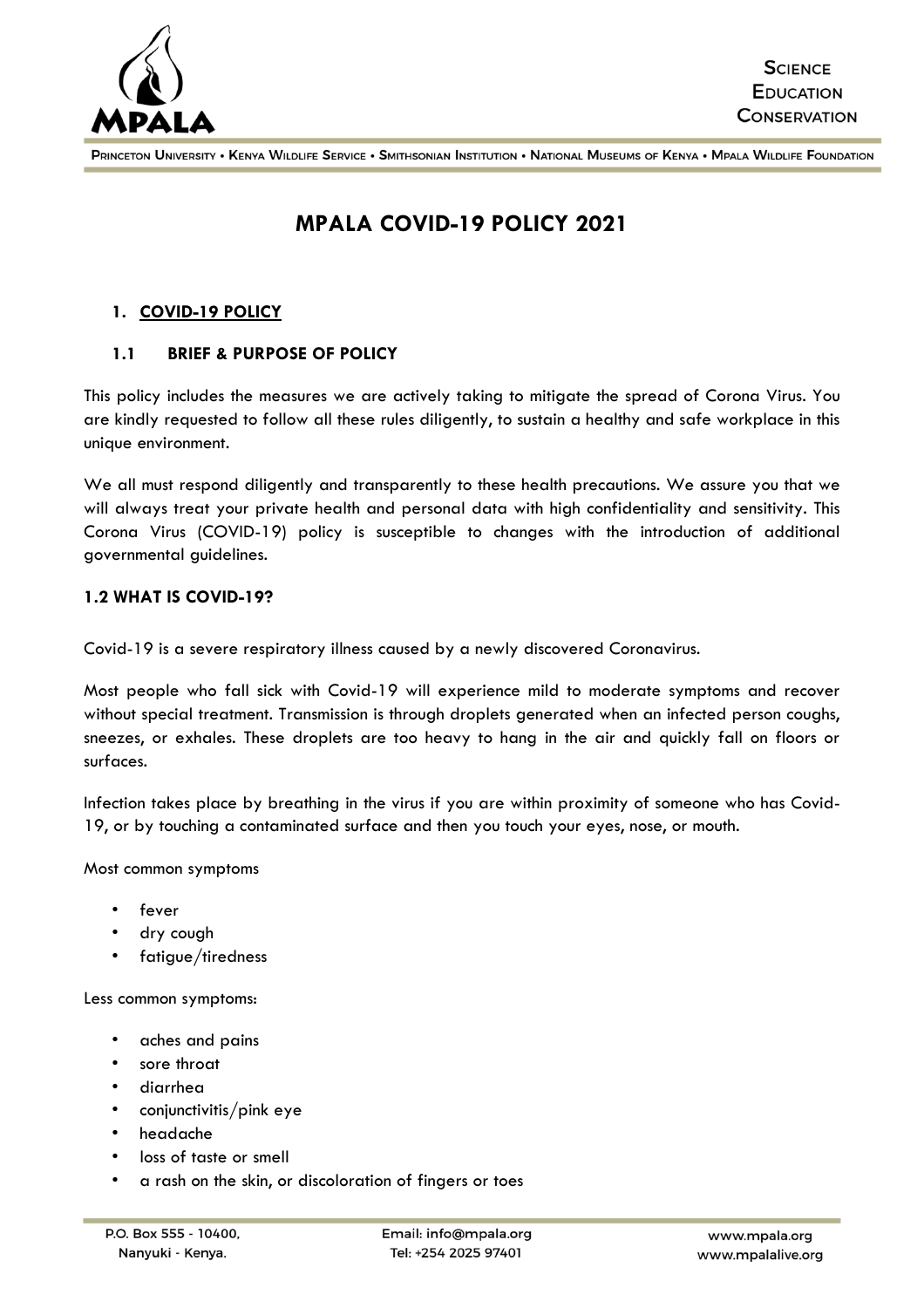

Serious symptoms:

- difficulty breathing or shortness of breath
- chest pain or pressure
- loss of speech or movement

Understand these facts and learn how to protect yourself and the people around you. This is critical to avoid infection or spread of the virus. One can reduce the potential for infection by taking the following precautions:

- Practice effective physical distancing by avoiding close contact with other individuals. Maintain a distance of 1.5 meters from others.
- Wear your mask at all times while working.
- The legal prohibitions of outdoor meetings and events continue to evolve. Maintain outdoor meetings of 15 or fewer participants as per the law.
- Wash your hands often for at least twenty seconds with running water and soap or use hand rub/sanitizer with at least 60% alcohol.
- Avoid touching your face, mouth, or eyes.
- Cover coughs or sneezes with a tissue or use the inside of your elbow.
- Avoid sharing tools, phones, or other objects if possible.
- Ensure you have the right waste management plan e.g. no-touch trash bins
- Stay home if you feel unwell (self-isolation)
- If you have a fever, cough, and difficulty breathing, seek medical attention.

## **2. RULES AND REGULATIONS**

#### **2.1 STAFF**

- Clear any official travel to other regions outside Laikipia through the ED's office.
- Official travel to neighbouring ranches and regions that are neighbouring Laikipia must be cleared through the HR office.
- We strongly recommend against non-essential travel for all staff, to areas outside Laikipia County.
- Staff commuting daily from Nanyuki are required to exercise extra caution, and avoid unnecessary travel out of Nanyuki.
- All staff traveling for their leave and off time, to seek prior approval from the HR office before making such plans.
- Staff returning from leave to seek prior approval from the HR office before making travel plans.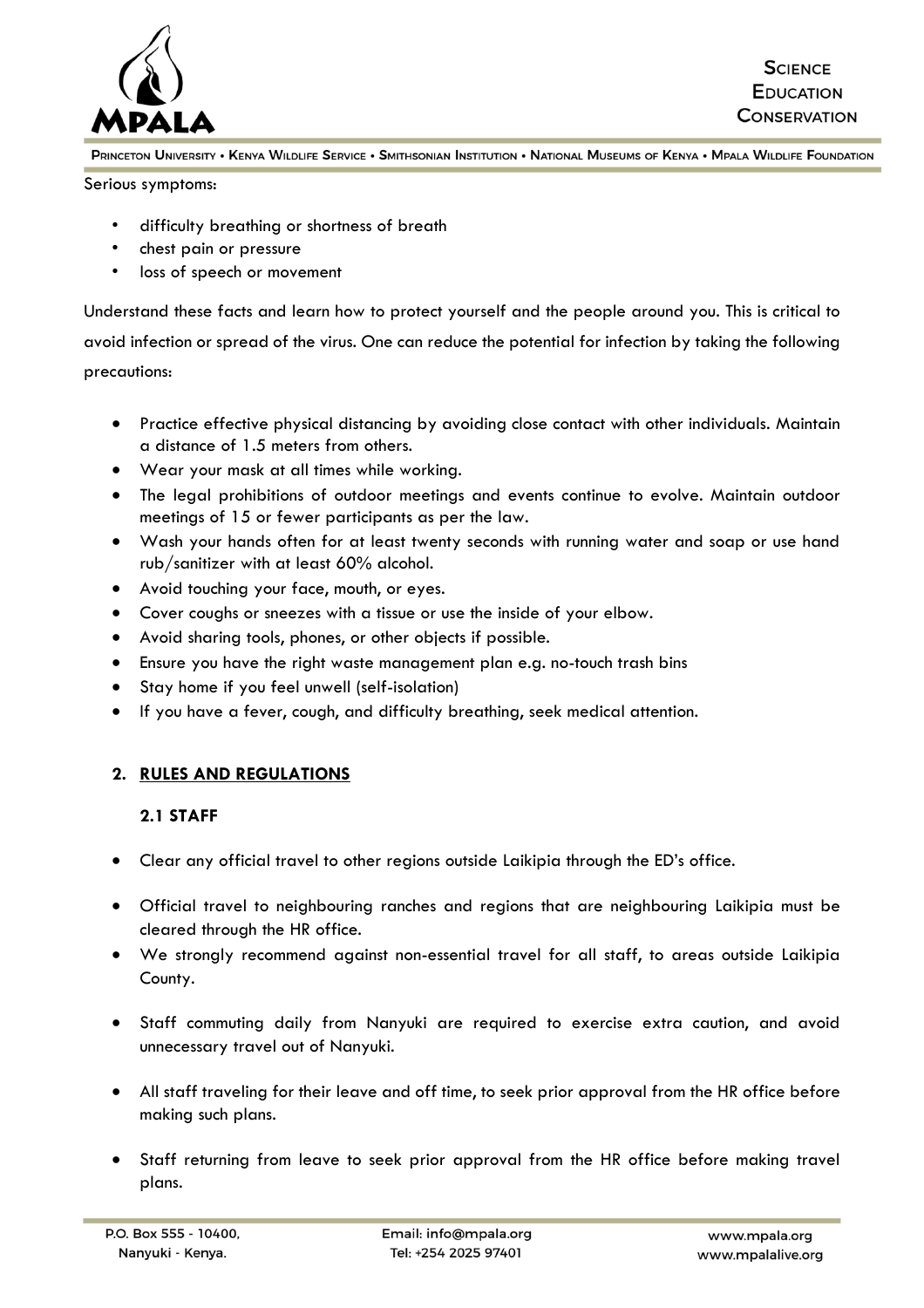

- No visitors are allowed into the staff housing.
- Keep your facemask on at all times, especially when interacting with people or in a vehicle.
- All staff must maintain social distance (1.5 meters) while working and interacting with other staff.
- There are no staff gatherings, and whenever staff have to meet, they have to do so with guidance and authorization from the HR Office.
- Commuting staff and all entering Mpala will be required to provide their residential information. In the following format.
	- Name of town: (Nanyuki)
	- Name of the Estate/ Village: (Thingithu)
	- Name of the nearest shopping Centre/Landmark: This can be a church, school, popular building, hotel, hospital, or police station (Nanyuki Nursing Home)

## **2.2 GATE ENTRY CHECKS**

- All people entering Mpala will go through temperature checks, after washing their hands in the provided handwashing facilities.
- Temperatures will be recorded by trained security personnel
- One can enter the premises only if their temperature is below 37.50 C.
- The medical practitioner will be informed immediately to run further examination if a person records a higher temperature than  $37.5^{\circ}$ C. The incident will be reported to the administration.
- If confirmed a probable case, the matter will be reported to the county Covid-19 surveillance team for the evacuation of the patient using the appropriate drills.
- Contact tracing of staff close to the suspected case will begin.
- Isolate all the other persons in contact with the said individual.
- Secure the vehicle used for fumigation.
- Evacuate all non-staff from the facility including families and maintain the lowest number of staff within the facility.
- Management should advise the staff on the levels of risk of infection (some members of staff are at a higher risk of getting infected than others)
- The County and National Covid-19 surveillance and response team, depending on the level of infection, will take up any suspicious cases and contact guidelines will be availed on the institution's way forward.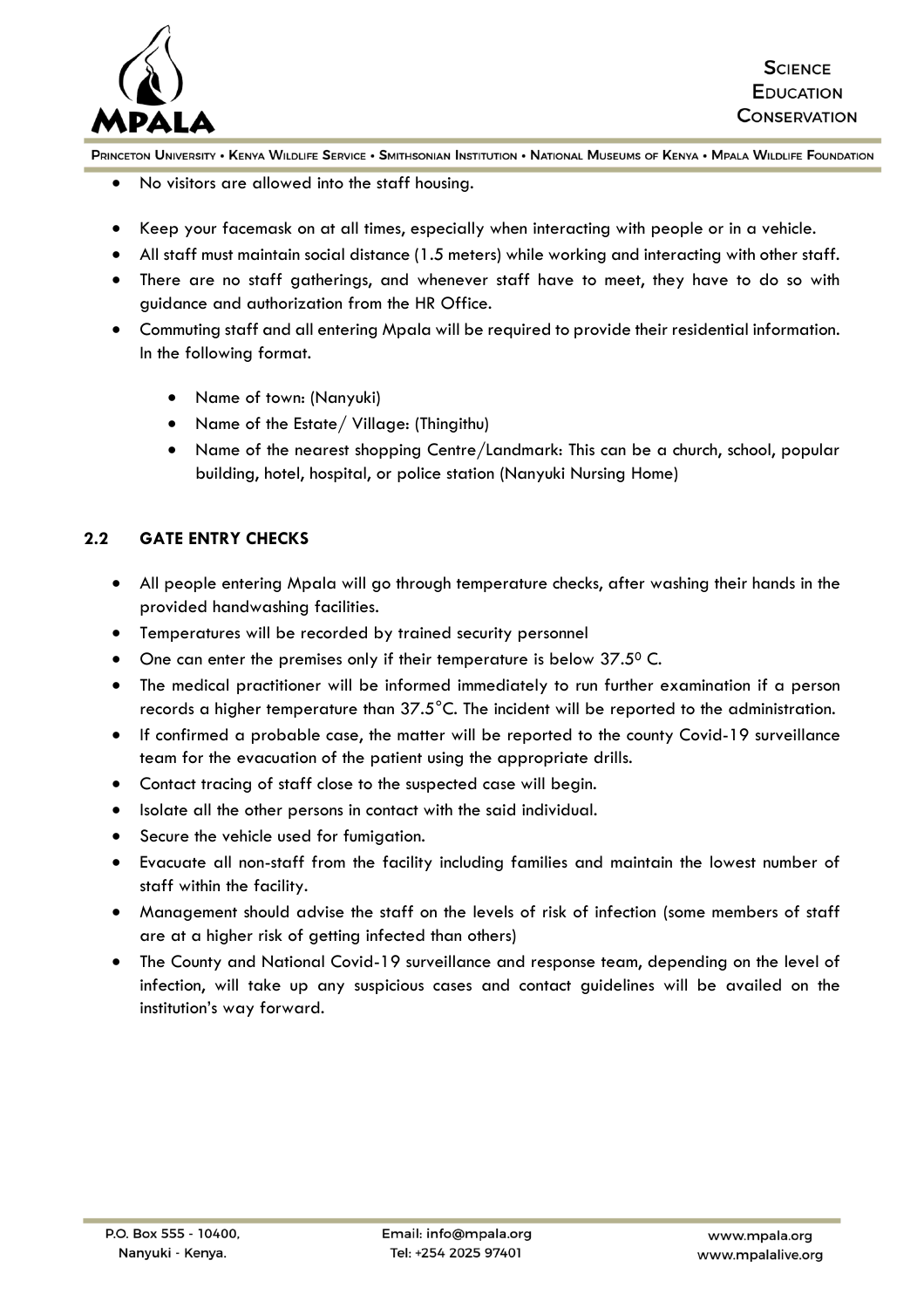

#### **3. COVID-19 RESPONSE AND PREPAREDNESS**

#### **3.1 STAFF WELFARE**

Due to Covid-19, the management has taken the following measures to ensure that staff stays safe and healthy as they work at Mpala.

- In line with regulations, close of daily business is at 4.30 pm. This way, staff get to their various destinations in time without risking curfew.
- In the offices, we are enforcing physical distancing, this has led to staff working in shifts and using outside sitting facilities and laboratories.
- We have put up handwashing stations and hand sanitizers at all strategic positions including all main entrances, offices, staff quarters, bomas, and outposts.
- All staff have been issued with face masks
- We have been able to establish a quarantine center with a 6-bed capacity at Mpala Academy with the help of the British Army Training Unit Kenya (BATUK).
- We are conducting a daily census of staff who live in both staff quarters.
- Excess office furniture and superfluous items shall be removed. Also, tables and chairs shall be spaced apart or taped off to ensure proper distancing and spacing.
- Where equipment such as headsets, personal computers, desks, telephones are used, these will be dedicated to one staff member.

## **3.2 OFFICE SPACE**

- Staff offices shall have provision for adequate ventilation.
- Develop office staff work schedules and shifts and provide the option of working from home where practicable.
- Office staff shifts shall be staggered and teams/shifts reduced to limit the number of staff in offices in line with the HR manual.

# **3.3 SICK LEAVE ARRANGEMENTS**

- If you have cold symptoms, such as cough/sneezing/fever, or feel poorly, request sick leave according to the laid down procedure in the HR manual.
- If you have a positive Covid-19 diagnosis, you can return to the office only after you have fully recovered, with a doctor's note confirming your recovery.

## **3.4 RESEARCHERS BEFORE ARRIVAL**

- Arrange bookings/reservations as a pre-requisite for guests visiting the facility.
- Make provisions to enable guests to complete medical and travel declaration forms online at the time of reservation/booking before arrival as appropriate.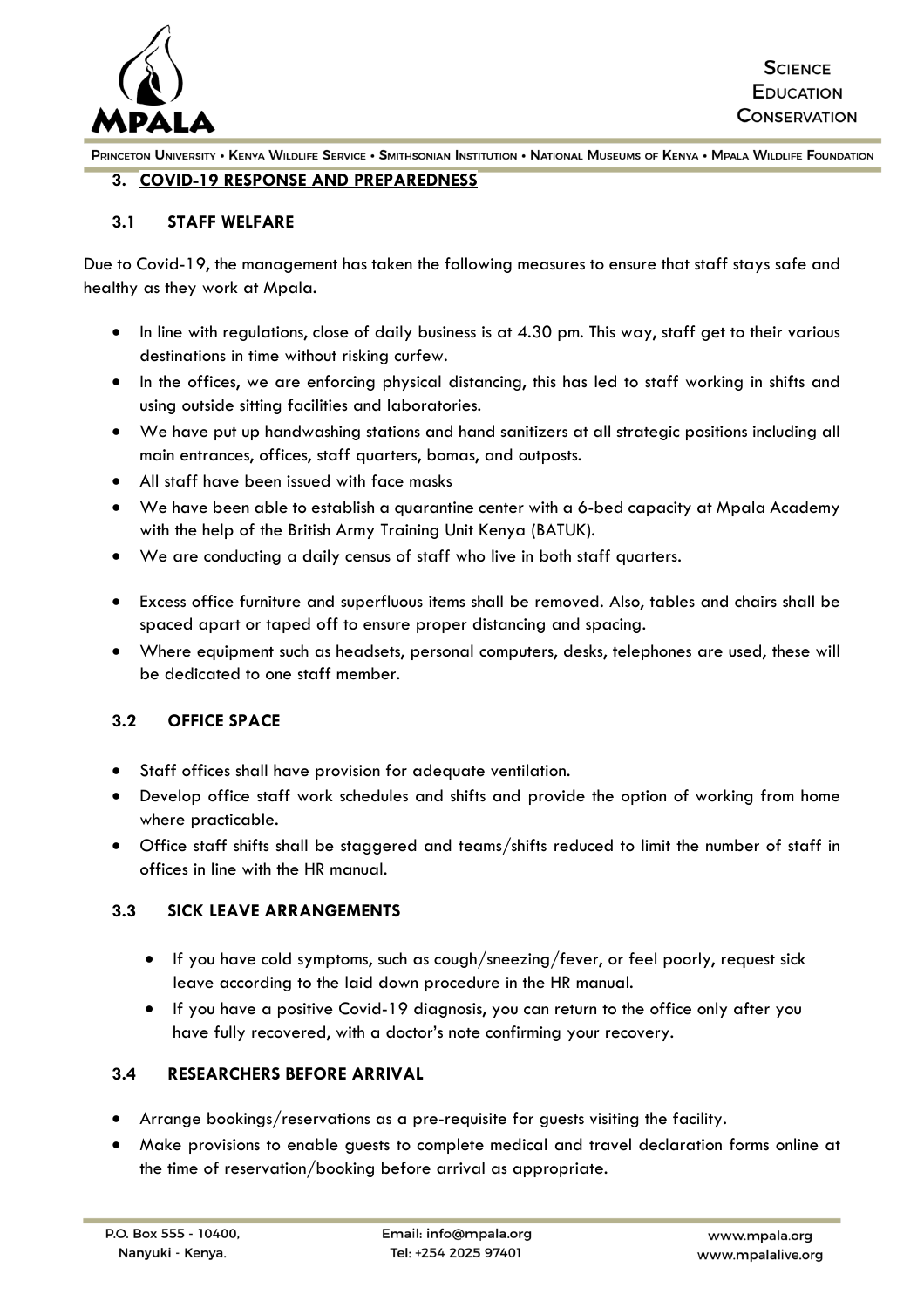

• Grant access to the facility upon assessment of the level of risks of exposure to Covid-19 and taking precautionary measures in line with this protocol and MOH guidelines.

## **3.5 UPON ARRIVAL**

- Ensure prompt, clear, accurate, consistent, and enhanced communication with researchers on the new health and safety protocols, both digitally and physically placed at strategic points.
- Take a Covid-19 test, five days after arrival.
- Make provision for an easily accessible centralized platform for information access and dissemination for researchers, staff, and suppliers.
- Standard safety briefings shall be provided to all guests in line with the facilities' SOPs for the first arrival, check-in, or boarding of vehicles. The information and briefings shall emphasize Covid-19 measures enhancing guests and staff safety, and shall cover;
	- Frequent and correct hand washing/sanitizing
	- Surface sanitizing
	- Physical distancing, spacing, and queues
	- Use of masks
	- Brief on high temperature and other Covid-19 symptoms
	- Access to medical services and pharmacies

## **4. FIELDWORK PROTOCOLS**

While planning to begin a project that requires field visits whether inside or outside Mpala grounds, there are necessary steps that should be put into consideration for effective implementation of the Covid-19 regulations as well as the safety of the project team and the local people living in the communities in and around the specified fieldwork site.

## **4.1 FIELDWORK WITHIN MPALA**

For projects conducting field visits within Mpala grounds e.g., Klee, UHURU, Insect-plant lab, FLAIR, etc. kindly observe the following protocols:

- Ensure you inform Control of your destination, planned period, and planned activity.
- All designated drivers should ensure there is sanitizer in the vehicle. The kitchen store will provide the sanitizers.
- Stop for gate temperature checks before leaving the center and after the field visit when you return.
- Keep your facemask on while in close contact with others.
- Ensure that you follow all other Covid-19 preventive procedures for your safety and that of your team.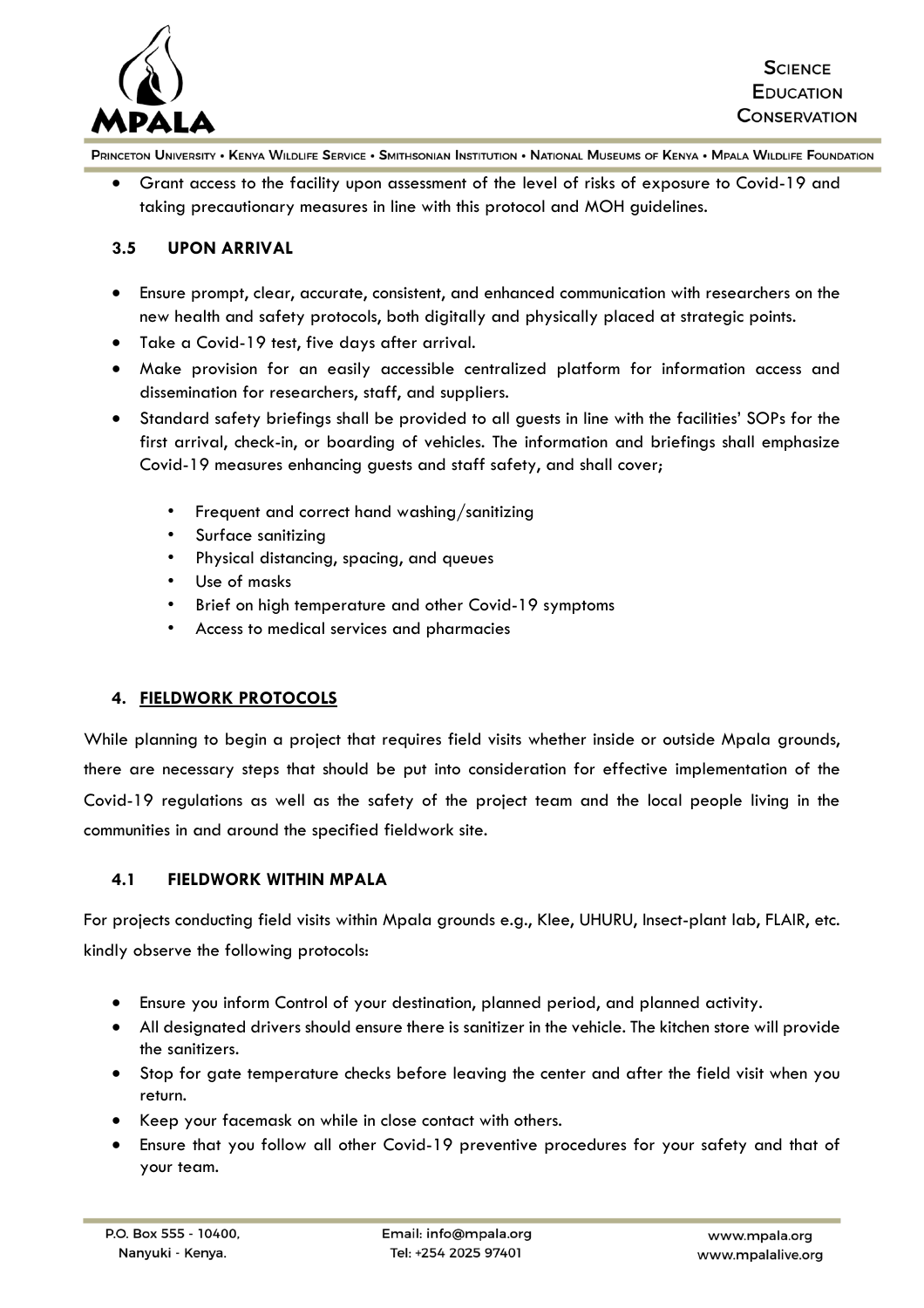

## **4.2 FIELDWORK OUTSIDE MPALA**

For projects conducting field visits outside Mpala grounds and entering privately owned or community-

owned lands, kindly observe the protocols above in addition to the protocols below:

- Prior arrangements for a field visit should be made with the following departments:
	- **Security**
	- Human resources
	- Workshop
	- Research compliance
	- **Operations**
- At least one Mpala representative (most preferably from the specified local area) and the project leaders will make an introductory visit to the area to meet with the local authorities, village elders, county representatives, etc. The project should present updated paperwork and research permits and give clear details of what the fieldwork entails.
- The leaders will enable community mobilization and discussions to ensure that people understand the purpose, scope, and timeline of the project in their area and the guidelines in place for the control and prevention of Covid-19.
- A second visit will be made after communication and agreement with all three parties Mpala, the project, and the community. Hold this meeting in an open space with all Covid-19 protocols observed. Questions raised will be answered during this visit and the commencement date will be agreed upon.
- A brief Covid-19 awareness session will be held to educate the community on the following:
	- How it spreads
	- Signs and symptoms
	- Classification of levels of exposure and risk of infection
	- Infection prevention and general hygiene practices
	- Respiratory etiquette (cover coughs and sneezes with elbows or disposable tissues)
	- Self-isolation and quarantine
- Observance and compliance with the safety and health standards and regulations issued and enforced by Mpala, OSHA, and Kenyan laws are key.

## **4.3 EMERGENCY CONSIDERATIONS**

Consider emergency preparedness while planning for fieldwork/site visits. The following factors should enable the project to plan properly.

• Emergency contacts.

These are people at/near the fieldwork site can reach the team if necessary. They should be familiar with the project's schedule. Report any suspicious medical conditions of the fieldworkers or the locals involved in the project to the following contacts: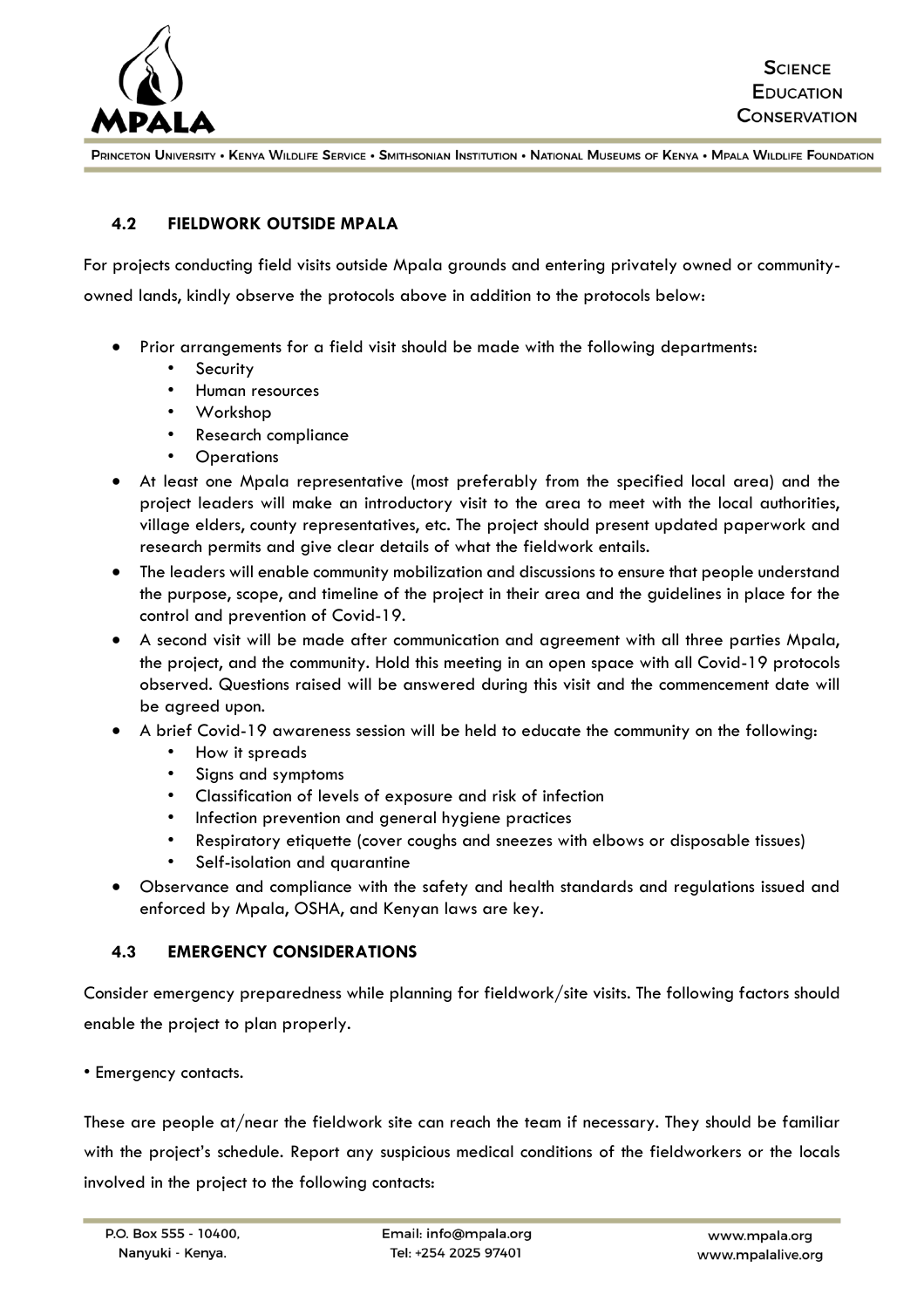

-Mpala Control: +254 772 481213

• Emergency procedures.

These are plans developed in advance regarding how to respond properly to adverse situations that might be encountered during fieldwork. The fieldwork leader is responsible for organizing emergency procedures and ensuring all members of the group are aware of the arrangements.

• Communication

Establish methods before fieldwork to ensure communication within the group and with the locals. Communication mechanisms can include the following:

- Verify that your communication device (i.e. cell phone, radio, etc.) functions at the worksite.
- Establish a predetermined frequency of contact or "roll call" with all fieldworkers.

## **4.4 ADDITIONAL FIELDWORK CONSIDERATIONS**

- Be sure all specimen/sample collections are legal by obtaining all required permits.
- Do not enter or take private property without prior authorization.
- Check-in with the local authorities before starting the day's tasks.
- Local people's input should be voluntary or contracted with the HR office.
- Compensation for locals will be guided by Mpala administration based on the needs of the specific project and the community involved.

# **5. SANITATION AND HYGIENE PRACTICES**

- Mpala has provided approved hand sanitizers and hand wash with running water and soap at the entrance/exit and other strategic locations proportional to the size of the facility, and these facilities shall be hygienically operated.
- There are visible notices and more information at strategic locations/entrances on Covid-19 preventive measures, screening, frequent hand washing and sanitizing and mandatory wearing of facemasks.
- Guest/visitors register shall be kept and updated daily and include mobile contact & physical address for ease in contact tracing.
- Make provision for designated floor markings of at least 1.5-meter distance to protect staff and maintain social distancing in areas likely to have queues.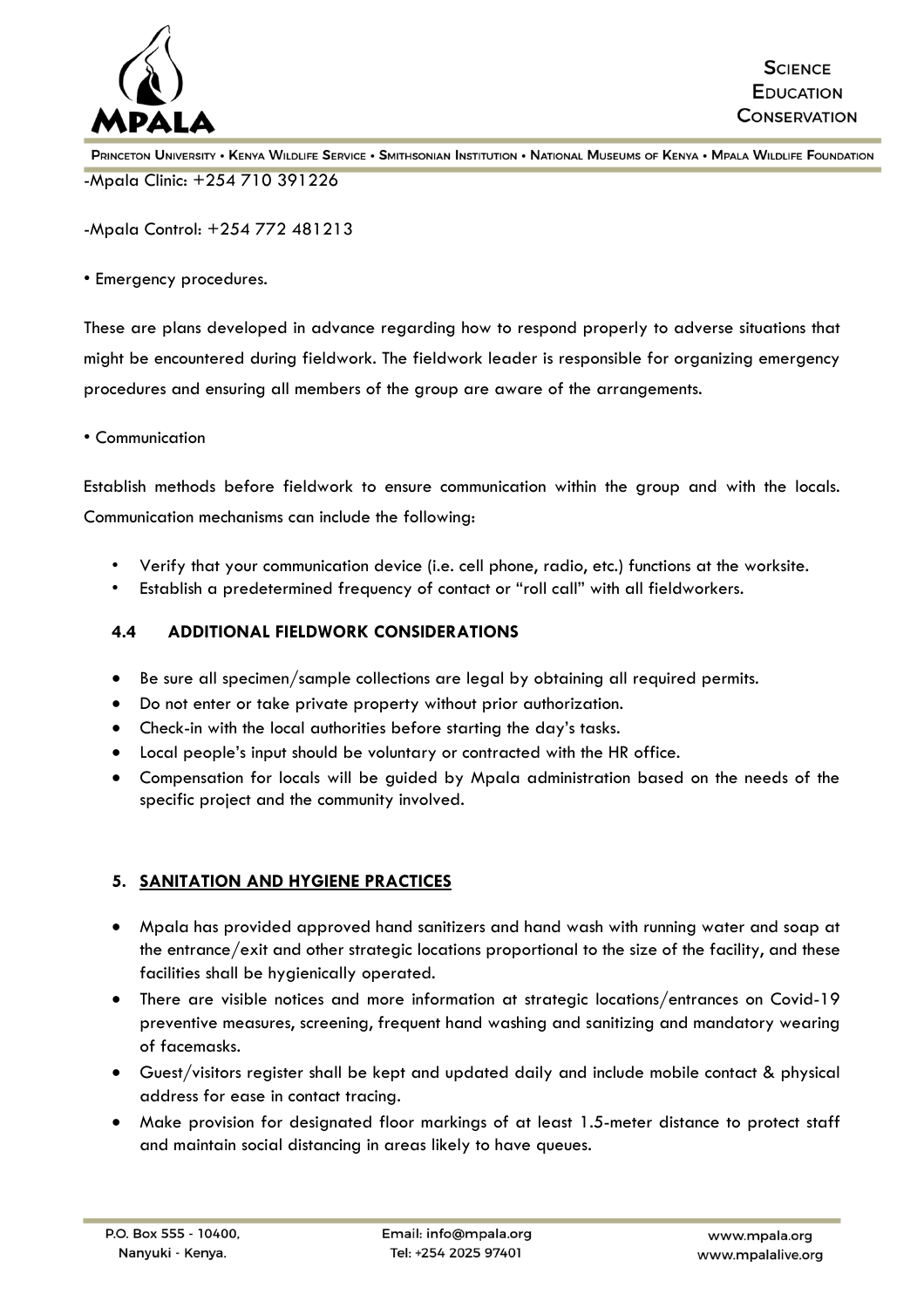

- Where practical, doors shall be left/wedged open to reduce surface touching or security shall be deployed to open doors to limit touching of surfaces.
- Develop cleaning procedures with appropriate disinfectants/sanitizers focusing on the person's body, luggage, travel documents, and high-frequency touchpoints/surfaces.
- Luggage shall either be sprayed with a disinfection spray after off-loading, or wiped, and all handles and corners carefully wiped with surface sanitizer.
- Ensure public facilities (washrooms, lobby/lounge, etc) adhere to social distancing, frequent cleaning, and disinfection and provided with an adequate supply of hand washing and sanitizing facilities.
- Maintain records of sanitized areas/surfaces, detergents used, and personnel involved in the cleaning and sanitization process.
- Provide separate pedal waste bins at strategic locations and the appropriate method for collection and storage of used PPEs to ensure hygienic waste disposal with minimum contact.
- Establish and maintain a documented list of emergency contacts, reporting system, and evacuation procedures for any arising health-related incidents at the facility.

# **6. ROOMS AND CATERING**

## **6.1 STAFF SAFETY MEASURES**

- Staff working directly with guests, (gates, catering, and rooms) shall have valid covid-19 free certification not more than 14 days old from a recognized government-approved facility at the first time and subsequently maintain Covid-19 prevention guidelines prescribed by the Ministry of Health (MOH) and relevant agencies.
- Mpala shall provide staff with appropriate, quality, and sufficient approved PPEs such as masks/face shields, gloves, gowns/aprons, caps, and boots or boots covers, etc.
- Staff shall maintain a physical distance of 1.5 meters apart from guests at all times.
- Staff shall frequently wash or sanitize their hands before and immediately after entering the work premises, and after touching items or surfaces.
- Staff stationed in their areas of operation shall be responsible for sanitizing the area surfaces after every service or periodically as may be necessary.
- Surface sanitizing schedules shall be drawn up for other areas, which are not used continuously by members of staff.
- Staff handling luggage shall utilize gloves, sanitize or wash hands immediately before and after touching luggage.
- A staff member with a suspect temperature or showing Covid-19 symptoms shall not be allowed within areas of operation and shall instead be required to self isolate for a minimum of fourteen (14) days
- Special considerations shall be given to staff at higher risk such as those who are older or have co-morbidity conditions.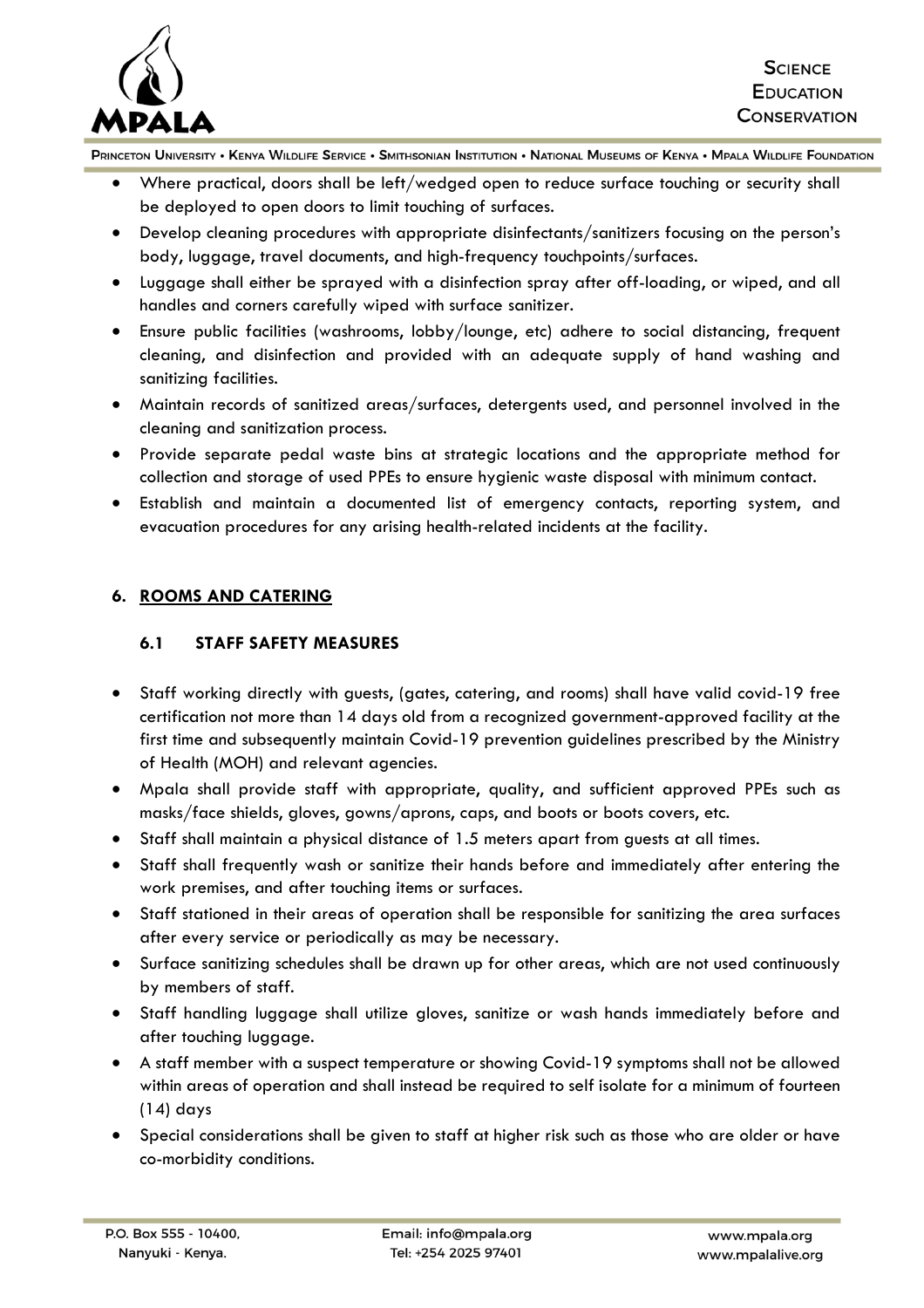

- Where a staff member is confirmed Covid-19 positive, all staff on that members' shift team shall self-isolate for 14 days after which they shall be tested and Covid-19 free staff allowed to return to work.
- Staff transport vehicles shall adhere to safety and hygiene practices concerning social distancing, sanitizing, cleaning, capacity, entry and exit, and interaction.
- Where outsourced workers are concerned, the company shall ensure their staff records are kept and they follow the standard operating procedures of Mpala.

## **6.2 ROOMS, BANDAS AND HOUSES**

- Where rooms are used and shared between non-group/non-family members, a maximum number of occupants per room, at approximately 50% of capacity, must be determined with 4 – 5m 2 minimum spacing per bed.
- Provide travel-size hand sanitizer to guests as part of in-room amenities during their stay.
- Room cleaning and linen change frequency may be reduced to lower contamination risks during the Covid-19 period.
- When cleaning rooms, contact surfaces, and floors shall be thoroughly cleaned and disinfected, beddings and linen, handled with care to avoid contact, and soiled linen bagged immediately after removal.
- Gloves shall be changed between rooms and disposed of safely.
- Extra cushions, throws, blankets, and décor items shall be removed.
- On check-out, all furniture, all surfaces, all movable items, wall surfaces close to traffic/seating/lying areas, all floors and bathrooms shall be thoroughly cleaned with an effective disinfectant.
- Consideration shall be given to increasing the time between check-out and check-in to ensure the housekeeping team has sufficient time for thorough and deep cleaning of rooms.
- Laundry shall be handled with masks and gloves under all circumstances and guest's laundry items handled separately for each room.

## **7. ACTION TO BE TAKEN**

## **7.1 IN THE EVENT A CASE IS DETECTED AT MPALA**

- The staff will be put in isolation,
- The case immediately reported to management and follow up with the County Covid-19 surveillance and respond team for evacuation,
- All contact person established and traced,
- All contact places established for fumigation,
- Restrain movement within houses in the institution
- Reduce the level of interaction